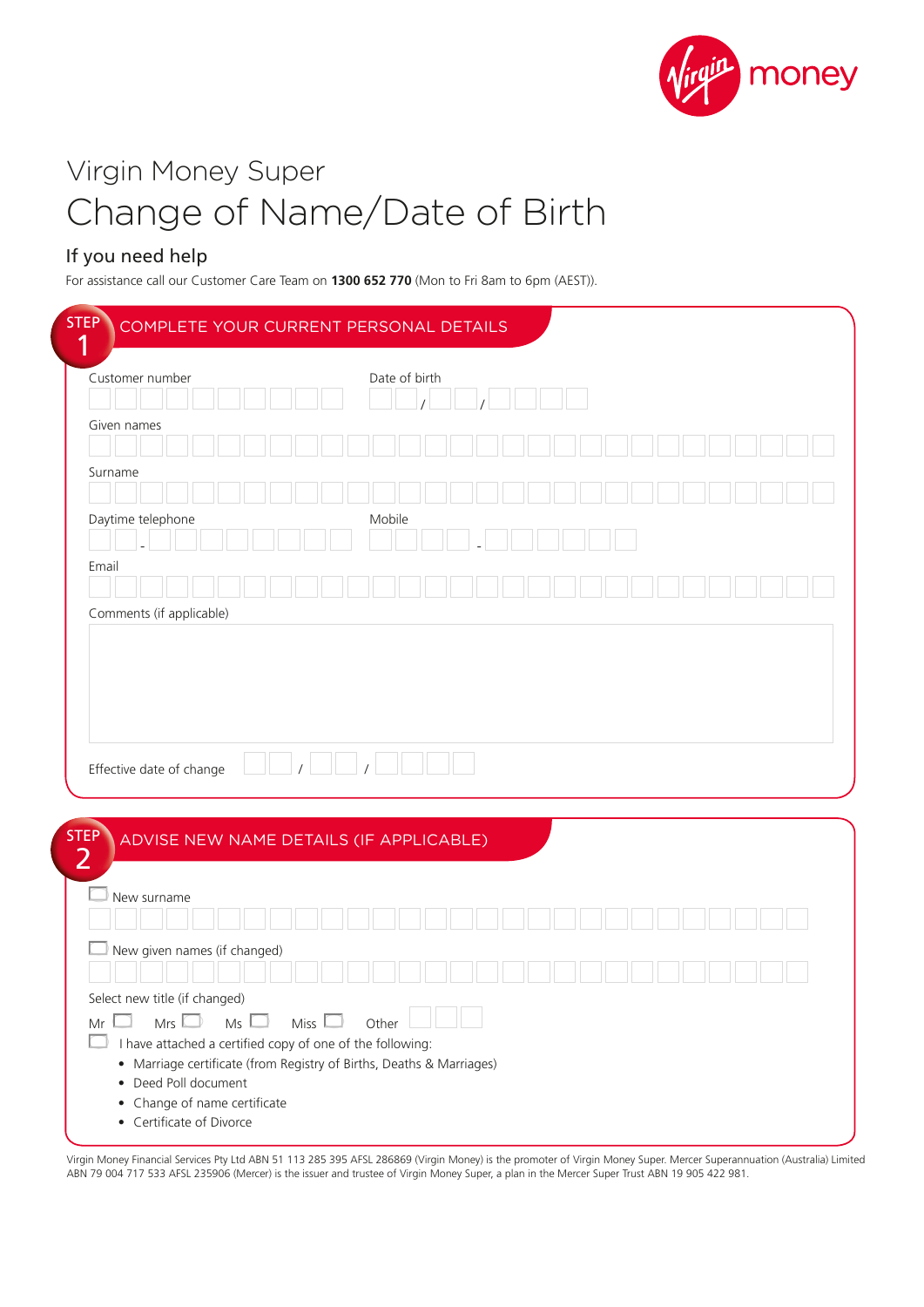Update my Date of Birth

You will need to provide a certified\* copy of one of the following:

- Birth certificate or birth card
- Passport

STEP 3

- Certificate of Australian Citizenship (if showing your DOB)
- Certificate of Evidence of Australian Residency (if showing your DOB)
- Current RTA photo Driver's Licence.

\* If your identification is written in a language other than English, the identification must be accompanied by an English translation prepared by a translator accredited by the National Accreditation Authority for Translators and Interpreters Ltd. (NAATI) at the level of Professional Translator or higher (or an equivalent accreditation), to translate from a language other than English into English.

### Your Privacy

Mercer collects your personal information and will use it to manage your superannuation benefits and give you information about your super.

Your personal information will be disclosed to Virgin Money. Both Virgin Money and Mercer may supply you with information about other products and services offered by them and our related companies, to conduct customer satisfaction research or improve products and develop new products. Call the Customer Care Team on **1300 652 770** if you do not want to receive marketing material from Virgin Money and Mercer.

If you don't provide your personal information or otherwise authorise us to collect this information from third parties, we may not be able to provide you with one or more of our products or services.

We may sometimes collect information about you from third parties such as your employer, a previous super fund, your financial adviser, our related entities and publicly available sources.

We may disclose your information to various organisations to manage your super, including your employer; the fund's administrator; our professional advisors; insurers; our related companies which provide services or products relevant to your super; any relevant government authority that requires your personal information to be disclosed; and our other service providers that help manage your super.

To manage your super, your personal information will be disclosed to Mercer's service providers in another country, most likely at the administrator's processing centre in India. It may also be disclosed to some of Virgin Money's partners, service providers and other third parties in New Zealand, Philippines, India, Singapore, the United States of America, United Kingdom, Spain and Israel. Our Privacy Policies list all other relevant offshore locations.

Our Privacy Policies include more details about how we deal with your personal information and who you can talk to if you wish to access and/or correct information we hold about you. These policies also include details about how you may lodge a complaint about the way we have dealt with your information and how that complaint will be handled.

You can read Virgin Money's Privacy Policy online at **virginmoney.com.au/super** and Mercer's Privacy Policy at **mercerfinancialservices.com** or you can obtain a copy by calling the Customer Care Team. If you have a question or you have a complaint about a breach of your privacy, please contact our Customer Care Team or write to Mercer's Privacy Officer, Mercer Superannuation (Australia) Limited, GPO Box 4303, Melbourne VIC 3001 or Virgin Money's Privacy Officer, Level 8, 126 Phillip Street, Sydney NSW 2000, or email privacy@virginmoney.com.au

| <b>SIGN THE FORM</b>    |                                                                                                                    |
|-------------------------|--------------------------------------------------------------------------------------------------------------------|
|                         |                                                                                                                    |
| By signing this form I: |                                                                                                                    |
|                         | authorise you to make the changes noted on this form in respect to the information provided above.                 |
|                         | • understand and consent to my information being collected, disclosed and used in the manner set out in this form. |
|                         |                                                                                                                    |
| Signature               | Date                                                                                                               |
|                         |                                                                                                                    |

**Please return your completed form to Virgin Money Super, GPO Box 4650, Melbourne, VIC 3001.**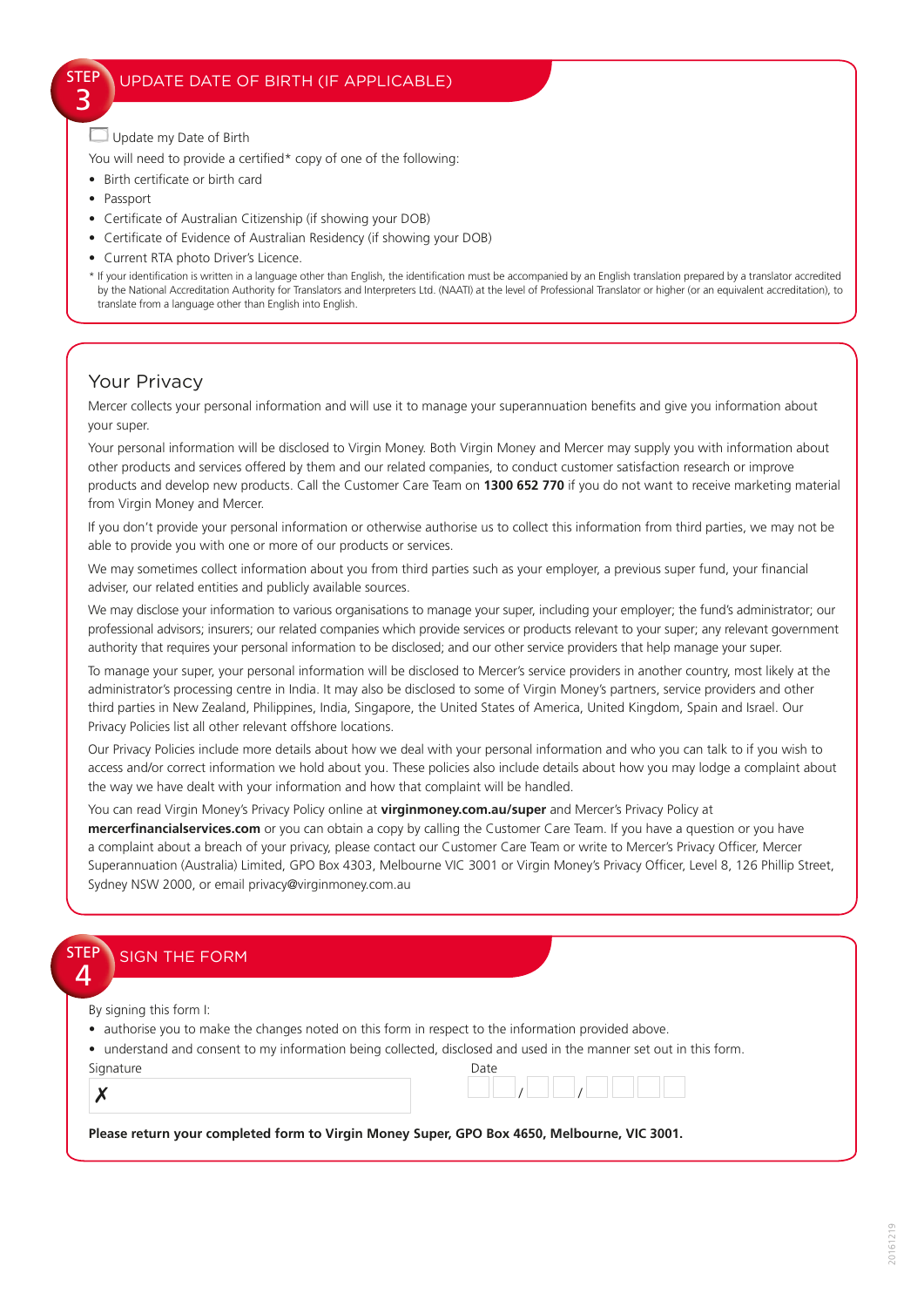

# Completing proof of identity

### PRIMARY PHOTOGRAPHIC IDENTIFICATION

You will need to provide a copy of **one** of the following primary identification documents:

- Current Australian or foreign driver's licence (including the back of the driver's licence if your address has changed)
- Australian passport
- Current foreign passport<sup>1</sup>, or similar document issued for the purpose of international travel<sup>1</sup>
- Current card issued under a State or Territory for the purpose of proving a person's age
- Current national identity card issued by a foreign government for the purpose of identification<sup>1</sup>

Identification documents must not be expired (excepting an Australian passport which may be expired within 2 years).

#### ALTERNATIVE IDENTIFICATION

If you are unable to provide any primary photographic identification, you will need to provide two identification documents, one from each of the following lists:

AND

- Birth certificate or birth extract<sup>1</sup>
- Citizenship certificate issued by the Commonwealth
- Pension card issued by the Department of Human Services (Centrelink) that entitles the person to financial benefits
- Letter from the Department of Human Services (Centrelink) or other Government body in the last 12 months regarding a Government assistance payment
- Tax Office Notice of Assessment issued in the last 12 months
- Rates notice from local council issued in the last 3 months
- Electricity, gas or water bill issued in the last 3 months
- Landline phone bill issued in the last 3 months (mobile phone bills will not be accepted)

#### NAME CHANGE

If you have changed your name, you must provide a certified copy of the relevant name change document<sup>1</sup>, for example, a Marriage Certificate issued by the Registry of Births Deaths & Marriages, Decree Nisi or Deed Poll (in addition to the above identification).

**If your legal name or date of birth does not match exactly to our records** (excluding aforementioned name changes), please contact us for further instructions.

#### SIGNING ON BEHALF OF ANOTHER PERSON

If you are signing on behalf of the applicant you will need to provide the following:

- A **certified** copy of the Guardianship papers or Power of Attorney; and
- A **certified** copy of the appropriate proof of identity for the holder of the Guardianship or Power of Attorney.

Note: Certified ID is also required for the customer

1 Translation: If your identification is written in a language other than English, the identification must be accompanied by an English translation prepared by a translator accredited by the National Accreditation Authority for Translators and Interpreters Ltd. (NAATI) at the level of Professional Translator or higher (or an equivalent accreditation), to translate from a language other than English into English.

#### HOW TO CERTIFY DOCUMENTS

After sighting the original and the copy and making sure both documents are identical, the certifier must include on EACH page:

| Certified true copy       | A clear copy of the document that identifies you (i.e. your driver's |
|---------------------------|----------------------------------------------------------------------|
| J. Sample                 | licence (front and back) or passport)                                |
| Mr John Sample            | Write or stamp 'certified true copy' of the original document        |
| <b>IDENTIFICATION</b>     | The authorised person's signature                                    |
| Justice of Peace          | Full name, qualification and registration number (if applicable)     |
| Registration No.123456789 | of the authorised person                                             |
| Date: 01/02/2012          | Date of certification (within 12 months of receipt)                  |

#### Verification

A verification of the certifying party may be performed. If a discrepancy arises, you may be requested to re-certify documentation.

#### Important Note

The information in this document is a guide only and we may request additional documentation prior to any payment.

Virgin Money Financial Services Pty Ltd ABN 51 113 285 395 AFSL 286869 (Virgin Money) is the promoter of Virgin Money Super. Mercer Superannuation (Australia) Limited ABN 79 004 717 533 AFSL 235906 (Mercer) is the issuer and trustee of Virgin Money Super, a plan in the Mercer Super Trust ABN 19 905 422 981.